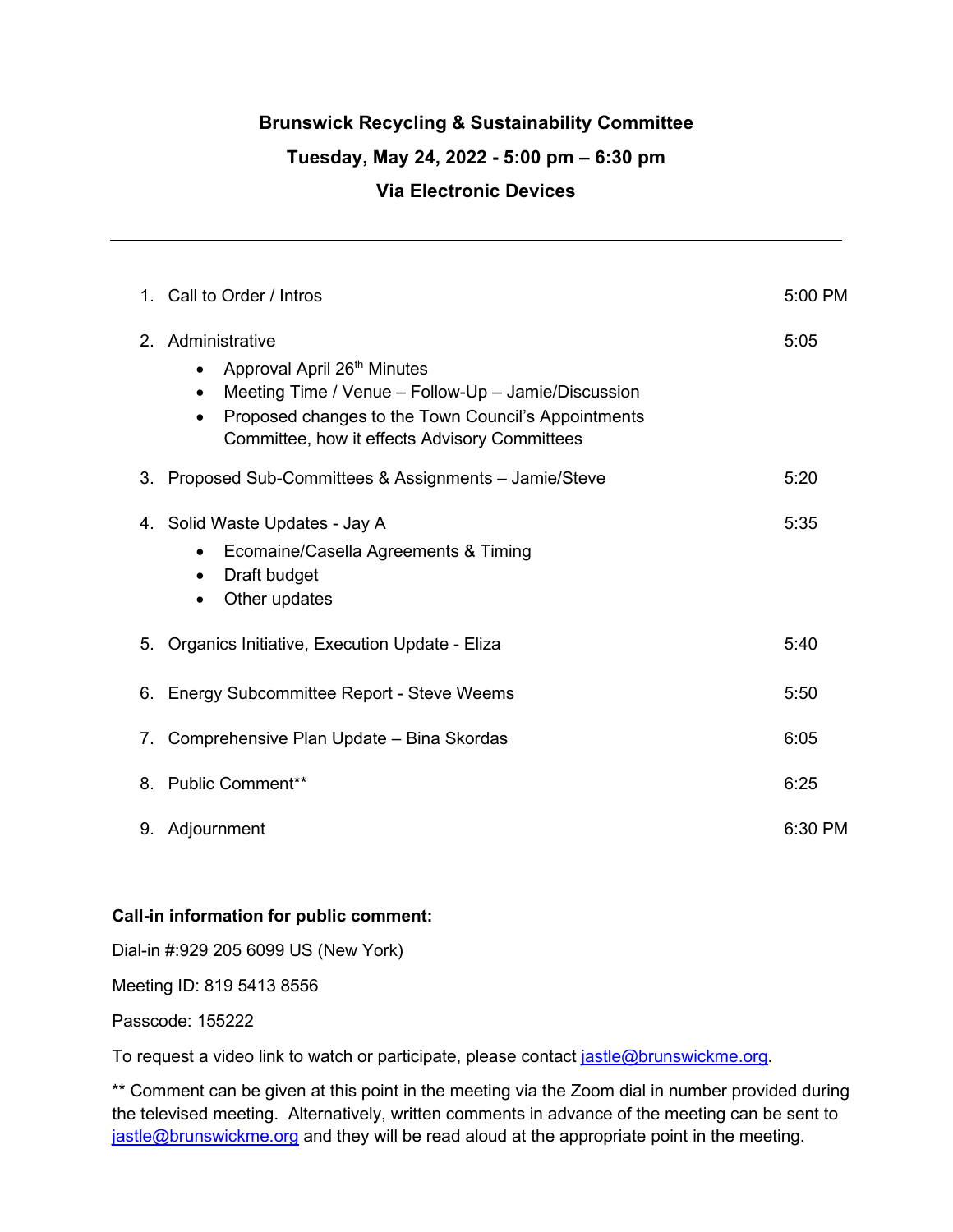### **MINUTES TOWN OF BRUNSWICK RECYCLING & SUSTAINABILITY COMMITTEE 26 APR 22**

Meeting called to order by Chairman Jamie Ecker at 5:05 PM.

**Members present:** Rep. Poppy Arford, Jamie Ecker (Chair), Jennifer Hicks (Secretary), Harry Hopcroft, Thomas Rumpf, Steve Weems (Vice Chairman), Stephen Wood

**Town personnel present:** Jay Astle (Public Works Director), Eliza Blood (Organics Recycling Coordinator), Steve Walker (Town Councilor), Kathy Wilson (Town Councilor)

**Public present:** Bill Good

**Introductions of Committee Members and Town Personnel:** Personal introduction provided by each person in attendance.

### **1. Administrative**

**Minutes from March 22, 2022:** Steve Weems offers language change in the agenda item called "Ecomaine/Casella agreements and the upcoming Town Council Mtg" to say: *The Town Council will consider solid waste recycling and disposal options at its April 4 meeting. The recommendation that will be presented by the Town Manager will be consistent with the Committee's recommendations, as set forth in its February 23 memo to the Town Manager and Town Council.*

Tom Rumpf moves to accept with change, Seconded by Steve Weems. Minutes approved unanimously.

### **Committee & Subcommittee Membership**

Poppy Arford has become the newest member of the committee. Chrissy Adamowicz has stepped down from committee as a result of taking a job with the Town of Brunswick. Steve Walker explained that the practice of staff not serving on a town committee is longstanding policy. Currently looking for two more members to fill vacancies. One application has already been submitted. Jamie asks the committee to get the word out for new applicants

### **Motion by Steve Weems:** Poppy Arford to join Energy subcommittee

**Discussion:** The sub committee currently has 4 members and could trigger quorum issues resulting in the requirement for a public notice in order to meet.

### **Motion tabled**

**Action:** Jamie to follow up with John Eldridge to confirm quorum requirements for Town advisory committees

**Current Subcommittees Discussion**: Public Education, Organics Recycling, Solid Waste Options, Energy. General agreement we should revisit subcommittees and assignments to ensure balance.

**Action:** Jamie to work with Steve Weems on subcommittee assignments, and bring back proposed assignments at the next meeting.

### **2. Solid Waste Updates – Steve Weems, Jay Astle**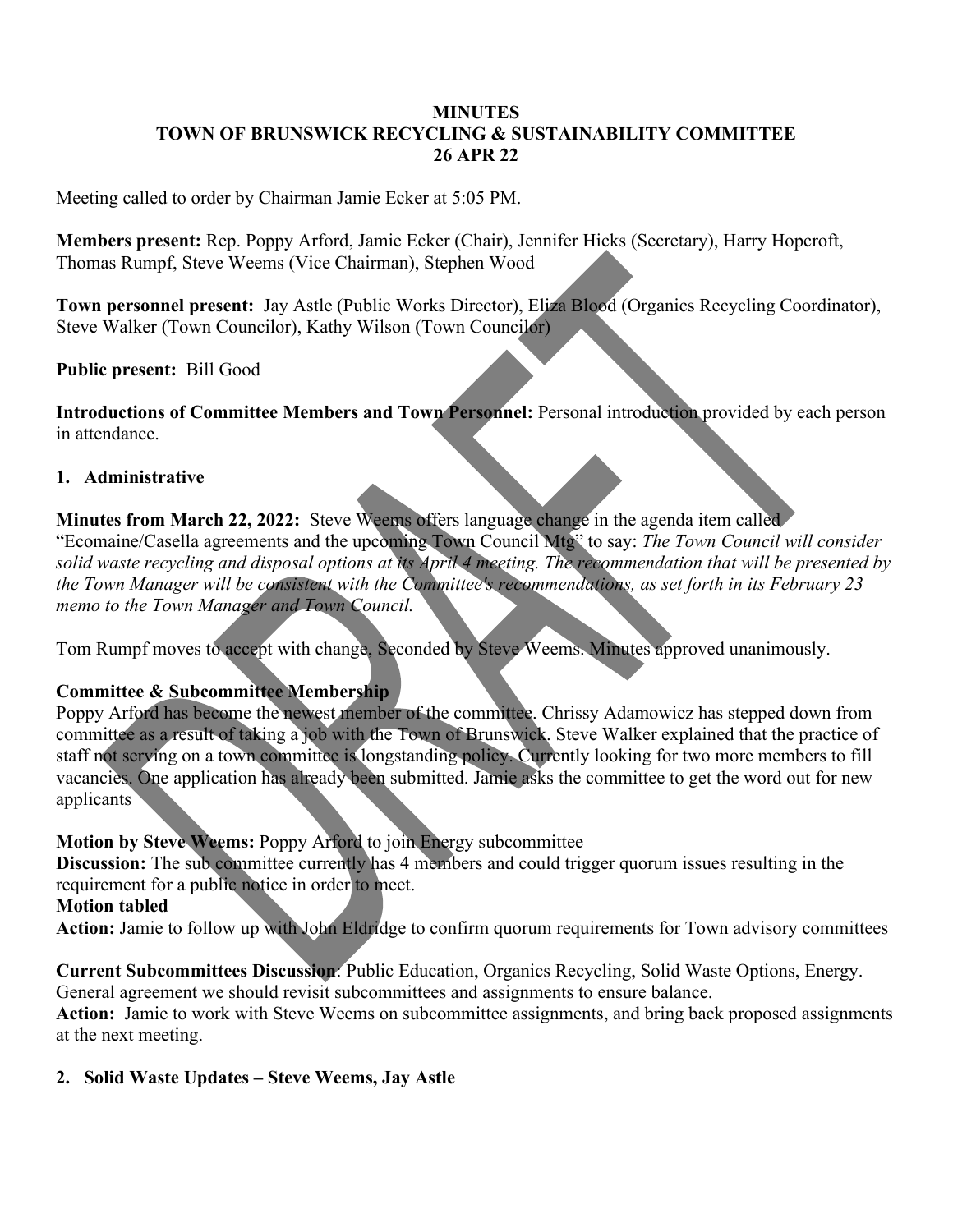Report from Jay Astle on New Agreements: Town staff are still planning on a July 1 start date with ecomaine and new contract with Casella for collection & swap. Staff has the latest contract from ecomaine and it is currently being reviewed by the town lawyer. Jay is optimistic the plan will come together.

Town Budget: Draft town budget process is ongoing and public works has presented a budget proposal to the Town Council. Jay has included continuation of the recycling position in FY 22-23, as well as all relevant costs associated with new ecomaine and Casella agreements.

## 3. **Organics Subcommittee Report - Eliza Blood, Town of Brunswick Recycling Coordinator**

Update on the implementation of DEP waste diversion grant:

- Press release announcing organic recycling initiative went out
- Composting bins & kitchen caddies that the Town will sell have been ordered.
- Eliza has developed a presentation for scheduled public education programs. Concurrently, public meetings and tabling events calendar is beginning to fill with dates starting in early May, kick-off.
- Coming into a less "quiet" phase, getting active with social media posts.
- 2nd food waste drop off site is scheduled to be ready at the Recreation Center (MRRA) by mid-May.
- Data tracking tool (spreadsheet) has been set up to track monthly progress toward 200 ton diversion goal

Harry Hopcroft asks about how the bin sale works and how it will be determined who can get one: Jay Astle said they will be sold at a 50% reduced cost to residents. Kitchen caddies will either be free with a sold bin or used as a "give-a-way". 125 composters, 250 caddies. There hasn't been a determination about who will get to purchase them. There is discussion about promoting and potentially selling items on the website. Harry suggests that there is a separate webpage for selling items.

Discussion about inexpensive ways to encourage people to set up composting bins (either purchasing from town or building one with chicken wire).

**Action:** Organics subcommittee to look at number of bins and kitchen caddies that are being purchased to sell to residents and look to better align with overall households that are targeted to divert food waste (750 is the number estimated in the grant to get to the 200 ton diversion target).

## **4. Education Subcommittee Report - Harry Hopcroft**

Subcommittee chair, Harry Hopcroft, has been working with Organics Recycling Coordinator, Eliza Blood, to come up with an approach to directly reach out to the public regarding organics recycling. Currently using social media platforms but need better access to the town website and find ways to make education materials widely available to the public. Jamie Eckert suggests that the switch to ecomaine will be a catalyst to revisit use for public education with the town website, and we can link to Ecomaine's vast resources and not have to recreate on our own.

## **5. Energy Subcommittee Report - Steve Weems**

Focus of subcommittee energy efficiency, access to clean/renewable sources of power. fills the need for a town addressing energy sustainability. Three primary focus points:

- Greenhouse Gas Emission Inventory for entire town (last one is over 10 yrs old, and has limitations)
- Launch technical and educational service to introduce town residents to ways to reduce their carbon footprint
- Establish a Municipal Utility District (note that MRRA already has one of ten in the entire state)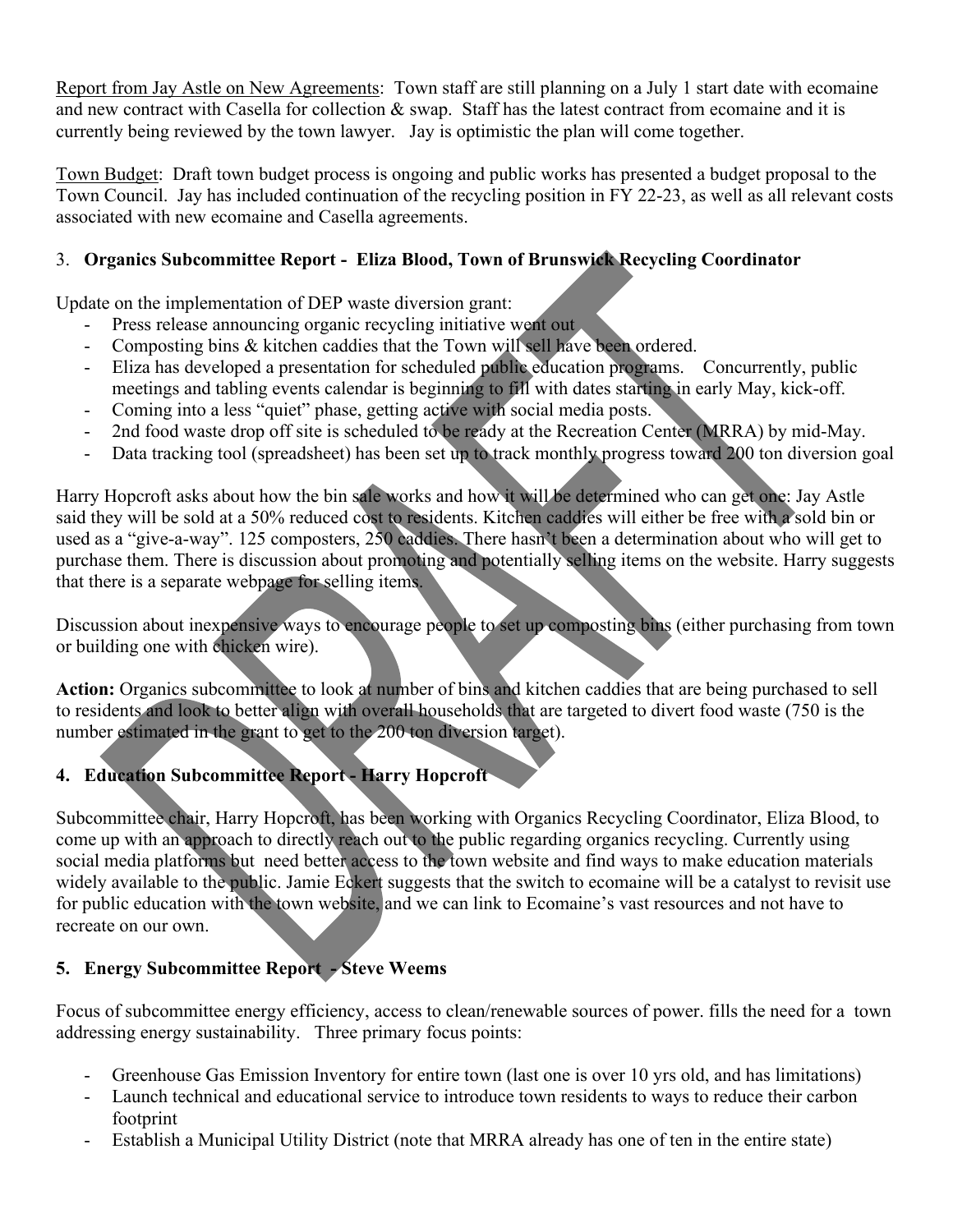Committee is currently working to develop recommendations for each of the areas of focus.

#### **6. Other Business:**

Steve Weems asks whether meetings will start to be held in person. Jay says that in person town-related meetings have started across the board and it is a matter of finding out if Room 206 has capability to be recorded live. Council chambers is the only room that can conduct a hybrid meeting.

**Action:** Jamie and Jay will work to determine if committee meetings can be held in person.

**Harry Hopcroft moves to adjourn, Stephen Wood seconds.**

**Adjournment - 6:00 PM**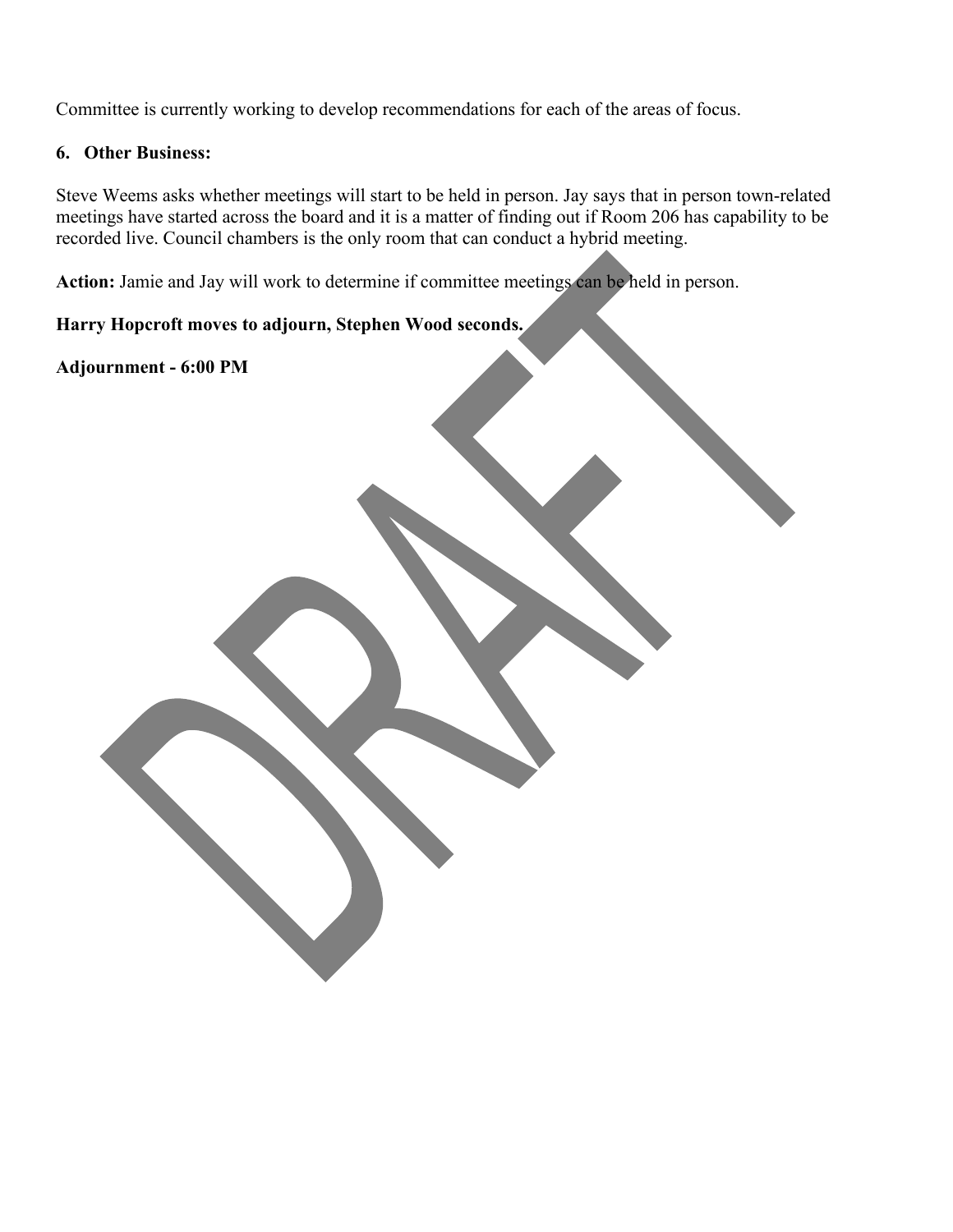# **Brunswick Recycling & Sustainability Committee**

## **Proposed Subcommittee Structure & Topic Areas**

### **1. Recycling & Waste Management**

- Single Stream Recycling
- Organic Materials (e.g. food waste, leaf & yard waste)
- Other recyclables and waste streams (e.g., metals, electronics, wood waste)
- Municipal Solid Waste
- Hazardous Waste
- Bulky waste
- Waste reduction
- Extended Producer Responsibility

## **2. Sustainability & Energy**

- Carbon footprint analysis
- Energy efficiency
- Clean, renewable energy initiatives
- Beneficial electrification initiatives
- Carbon reduction & credit services
- Financing & technical assistance

# **3. Education & Communication**

- Informational materials
- Website design and content maintenance
- Print & social media outreach and communications
- Promotional and educational events

## **Membership & Meetings**:

- Minimum 3 R&S Committee members on each Subcommittee
- Each R+S Committee member must serve on one Subcommittee
- Any member can participate/audit in any Subcommittee meetings of which they are not a member. However, quorum rules triggering formal notice and other rules must be observed when necessary.